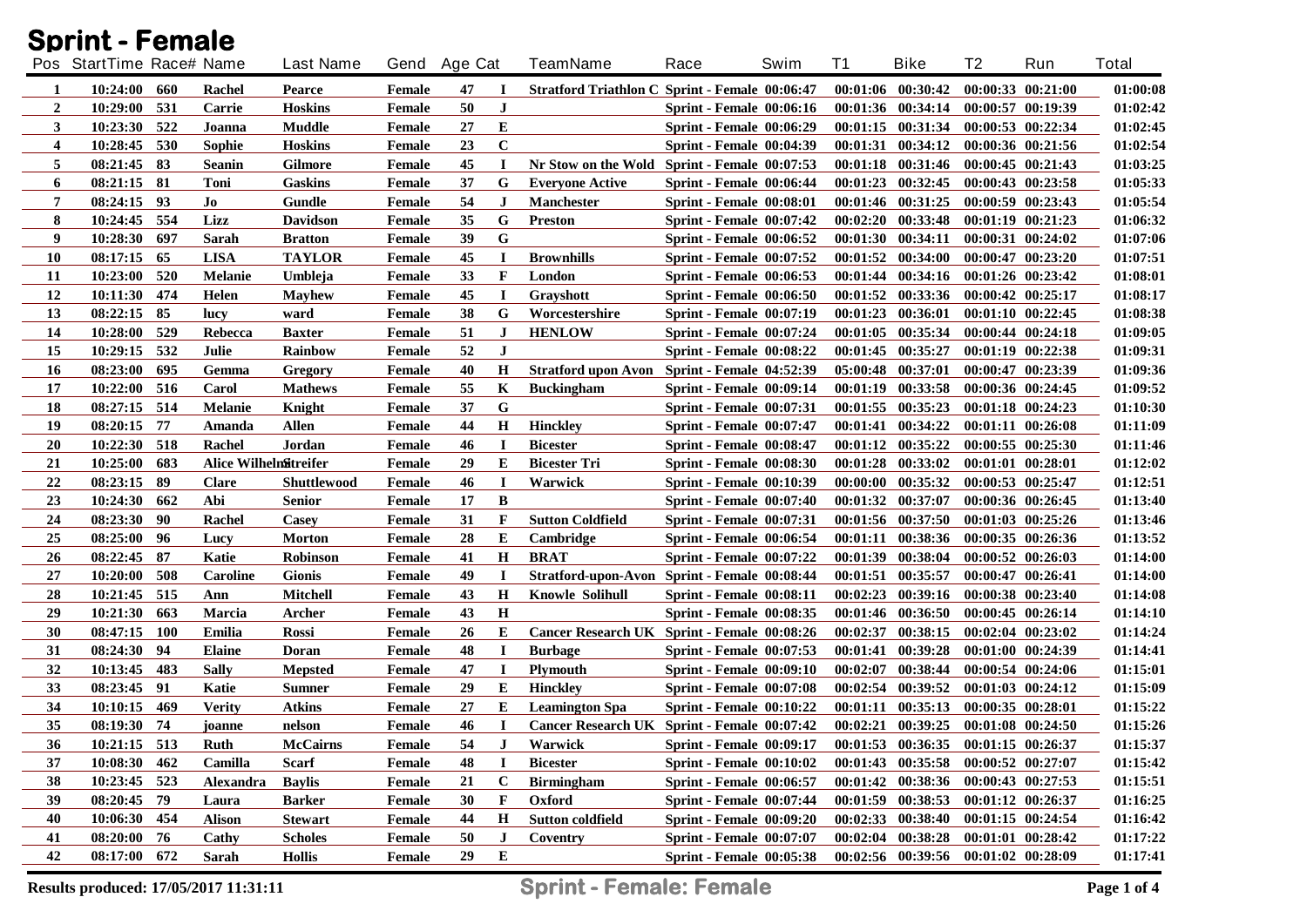|    | Pos StartTime Race# Name              |            |                  | <b>Last Name</b> | Gend   | <b>Age Cat</b> |             | <b>TeamName</b>                                 | Race                            | Swim | <b>T1</b> | <b>Bike</b>                         | T <sub>2</sub>        | Run               | <b>Total</b> |
|----|---------------------------------------|------------|------------------|------------------|--------|----------------|-------------|-------------------------------------------------|---------------------------------|------|-----------|-------------------------------------|-----------------------|-------------------|--------------|
| 43 | $08:19:15$ 73                         |            | Amelia           | <b>Jackson</b>   | Female | 17             | B           | Faringdon                                       | $Sprint - Female_00:06:42$      |      |           | $00:01:52$ $00:41:30$               | 00:00:38 00:27:40     |                   | 01:18:22     |
| 44 | 10:15:15                              | 489        | Helen            | <b>Taylor</b>    | Female | 41             | $\mathbf H$ | <b>KENILWORTH</b>                               | $Sprint - Female_00:10:02$      |      |           | $00:02:11$ $00:35:42$               | $00:01:09$ $00:29:20$ |                   | 01:18:24     |
| 45 | 09:54:30                              | 407        | Sandra           | <b>Stokes</b>    | Female | 57             | K           | <b>Leamington Spa</b>                           | <b>Sprint - Female 00:13:25</b> |      |           | $00:01:26$ $00:37:20$               | $00:00:44$ $00:26:05$ |                   | 01:19:00     |
| 46 | 08:25:15 97                           |            | Liz              | Main             | Female | 34             | F           | Cancer Research UK Sprint - Female 00:07:25     |                                 |      |           | $00:01:42$ $00:41:28$               | $00:00:35$ $00:27:53$ |                   | 01:19:03     |
| 47 | 08:24:00 92                           |            | <b>Chloe</b>     | <b>Halliwell</b> | Female | 19             | B           | Wellesbourne                                    | <b>Sprint - Female 00:06:56</b> |      |           | $00:02:44$ $00:39:54$               | $00:01:22$ $00:28:23$ |                   | 01:19:19     |
| 48 | 08:22:00 84                           |            | <b>Jenny</b>     | <b>Jackson</b>   | Female | 40             | $\mathbf H$ | <b>Birmingham</b>                               | <b>Sprint - Female 00:07:04</b> |      |           | $00:02:29$ $00:42:40$               | 00:00:36 00:26:32     |                   | 01:19:21     |
| 49 | 09:58:15                              | 422        | Marie            | <b>Fitzer</b>    | Female | 36             | G           | <b>Rugby</b>                                    | <b>Sprint - Female 00:10:38</b> |      |           | $00:02:29$ $00:40:29$               | $00:01:12$ $00:24:38$ |                   | 01:19:26     |
| 50 | 10:18:00                              | 500        | <b>Mary</b>      | <b>Reeves</b>    | Female | 55             | K           | Alcester                                        | <b>Sprint - Female 00:09:02</b> |      |           | $00:03:18$ $00:39:46$               | 00:02:06 00:25:19     |                   | 01:19:31     |
| 51 | 08:25:30 98                           |            | <b>Harriet</b>   | <b>Norris</b>    | Female | 28             | E           | stratford-upon-avon                             | <b>Sprint - Female 00:07:41</b> |      |           | $00:02:10$ $00:39:12$               | $00:01:25$ $00:29:10$ |                   | 01:19:38     |
| 52 | 08:25:45                              | - 99       | Yasmin           | Subhan           | Female | 25             | E           | Coventry                                        | <b>Sprint - Female 00:07:32</b> |      |           | $00:00:00$ $00:43:21$               | $00:00:57$ $00:28:11$ |                   | 01:20:01     |
| 53 | 08:26:45                              | 103        | Kirsten          | <b>Doyle</b>     | Female | 44             | $\mathbf H$ | <b>BICESTER</b>                                 | <b>Sprint - Female 00:06:50</b> |      |           | $00:02:23$ $00:41:24$               | 00:01:04 00:28:26     |                   | 01:20:07     |
| 54 | 10:00:15                              | 430        | Jenny            | Radford          | Female | 41             | $\bf H$     | kennelworth                                     | <b>Sprint - Female 00:10:04</b> |      |           | $00:02:48$ $00:42:17$               | $00:00:54$ $00:24:28$ |                   | 01:20:31     |
| 55 | 10:25:15                              | 696        | <b>Katrina</b>   | <b>Murray</b>    | Female | 17             | B           |                                                 | <b>Sprint - Female 00:12:06</b> |      |           | $00:02:30$ $00:39:31$               | 00:00:34 00:25:59     |                   | 01:20:40     |
| 56 | 09:56:30                              | 415        | Jane             | <b>Dashwood</b>  | Female | 41             | $\bf H$     | Kenilworth                                      | <b>Sprint - Female 00:10:19</b> |      |           | $00:00:00$ $00:42:06$               | $00:00:00$ $00:28:17$ |                   | 01:20:42     |
| 57 | 10:19:00                              | 504        | Jane             | <b>Daniels</b>   | Female | 53             | J           | <b>Birmingham</b>                               | <b>Sprint - Female 00:09:19</b> |      |           | $00:01:58$ $00:38:45$               | 00:00:54 00:29:49     |                   | 01:20:45     |
| 58 | 08:18:00                              | 68         | Fiona            | <b>Bassett</b>   | Female | 32             | F           | Loughborough                                    | <b>Sprint - Female 00:06:49</b> |      |           | $00:02:49$ $00:40:54$               | $00:00:54$ $00:29:25$ |                   | 01:20:51     |
| 59 | 10:07:30                              | 458        | sue              | scarf            | Female | 53             | J           | oxfordshire                                     | <b>Sprint - Female 00:10:06</b> |      |           | $00:02:21$ $00:39:45$               | 00:00:58 00:27:46     |                   | 01:20:56     |
| 60 | 10:08:45                              | 463        | <b>Susan</b>     | <b>Jaffe</b>     | Female | 51             | J           | <b>Solihull</b>                                 | <b>Sprint - Female 00:11:00</b> |      |           | $00:02:13$ $00:38:56$               | 00:01:14 00:27:49     |                   | 01:21:12     |
| 61 | 10:14:15                              | 485        | Pamela           | <b>Bramble</b>   | Female | 65             | M           | <b>Dorridge</b>                                 | <b>Sprint - Female 00:09:54</b> |      |           | $00:02:59$ $00:38:53$               | $00:01:11$ $00:28:20$ |                   | 01:21:17     |
| 62 | 10:05:00                              | 449        | <b>Sue</b>       | <b>Willis</b>    | Female | 49             | I           | <b>Team Cherwell</b>                            | Sprint - Female 00:10:46        |      |           | 00:01:38 00:39:37                   | $00:00:45$ $00:28:32$ |                   | 01:21:18     |
| 63 | 09:54:00                              | 405        | laraine          | gibbins          | Female | 53             | $\bf J$     | <b>MS-UK</b>                                    | Sprint - Female 00:10:14        |      | 00:02:17  | 00:39:35                            | $00:01:40$ $00:27:36$ |                   | 01:21:22     |
| 64 | 08:21:30                              | 82         | <b>Naomi</b>     | <b>Claxton</b>   | Female | 42             | $\bf H$     | <b>Bicester</b>                                 | <b>Sprint - Female 00:07:03</b> |      |           | 00:01:14 00:40:29                   | 00:00:55 00:31:48     |                   | 01:21:29     |
| 65 | 08:21:00                              | -80        | <b>Hayley</b>    | Poole            | Female | 30             | F           | <b>SHEFFIELD</b>                                | <b>Sprint - Female 00:07:22</b> |      |           | $00:01:57$ $00:41:10$               | 00:00:34 00:30:27     |                   | 01:21:30     |
| 66 | 10:23:45                              | 659        | <b>Martina</b>   | Skruzna          | Female | 34             | F           | Willesden triathlon cl Sprint - Female 00:07:59 |                                 |      |           | $00:03:46$ $00:42:20$               | $00:00:41$ $00:26:45$ |                   | 01:21:31     |
| 67 | 10:07:45                              | 459        | Lynn             | Geoghegan        | Female | 53             | J           | <b>STAFFORD</b>                                 | <b>Sprint - Female 00:09:17</b> |      |           | $00:00:00$ $00:44:11$               | $00:00:00$ $00:28:27$ |                   | 01:21:55     |
| 68 | 08:26:30                              | <b>102</b> | Lauren           | <b>Bickers</b>   | Female | 26             | E           | <b>Solihull</b>                                 | <b>Sprint - Female 00:07:53</b> |      |           | 00:01:58 00:39:39                   | $00:01:03$ $00:31:46$ |                   | 01:22:19     |
| 69 | 10:01:30                              | 435        | <b>Harriet</b>   | Gilman           | Female | 24             | $\mathbf C$ | Cancer Research UK Sprint - Female 00:06:35     |                                 |      |           | 00:02:59 00:44:34                   | $00:01:02$ $00:27:12$ |                   | 01:22:22     |
| 70 | 10:20:30                              | 510        | Davina           | Wilbraham        | Female | 35             | G           | <b>Nottinghamshire</b>                          | <b>Sprint - Female 00:07:17</b> |      |           | $00:01:44$ $00:40:45$               | $00:01:40$ $00:30:57$ |                   | 01:22:23     |
| 71 | 10:19:15                              | 505        | Laura            | Orton            | Female | 34             | F           | Kenilworth                                      | <b>Sprint - Female 00:09:24</b> |      |           | 00:02:39 00:38:34                   |                       | 00:01:24 00:30:50 | 01:22:51     |
| 72 | 10:22:15                              | 517        | Kate             | Lowe             | Female | 52             | J           | Bicester tri                                    | <b>Sprint - Female 00:08:07</b> |      |           | $00:01:40$ $00:39:44$               | $00:00:40$ $00:32:55$ |                   | 01:23:06     |
| 73 | 10:20:15                              | - 509      | Rachael          | <b>Davies</b>    | Female | 44             | Н           | Cardiff                                         | <b>Sprint - Female 00:09:27</b> |      |           | $00:03:48$ $00:42:03$               | $00:01:08$ $00:26:42$ |                   | 01:23:08     |
| 74 | 08:19:45                              | 75         | Lisa             | Parry            | Female | 36             | G           | Do3 coaching squad                              | <b>Sprint - Female 00:06:31</b> |      | 00:02:17  | 00:40:27                            |                       | 00:01:38 00:32:23 | 01:23:16     |
| 75 | 10:17:15                              | 497        | <b>Kimberlev</b> | Lee              | Female | 34             | F           | <b>Lower Quinton</b>                            | <b>Sprint - Female 00:09:29</b> |      |           | $00:02:04$ $00:40:30$               | 00:01:07 00:30:08     |                   | 01:23:18     |
| 76 | 09:57:30                              | 419        | <b>Caroline</b>  | Gutteridge       | Female | 40             | $\mathbf H$ | Kenilworth                                      | <b>Sprint - Female 00:10:50</b> |      | 00:02:27  | 00:42:27                            |                       | 00:00:52 00:26:43 | 01:23:19     |
| 77 | 10:05:45                              | 664        | Laura            | <b>Castle</b>    | Female | 34             | F           |                                                 | <b>Sprint - Female 00:10:22</b> |      |           | $00:02:39$ $00:41:05$               | $00:01:18$ $00:28:03$ |                   | 01:23:27     |
| 78 | 10:09:45                              | 467        | <b>Michelle</b>  | <b>Tromans</b>   | Female | 34             | F           | Health and Sport UK Sprint - Female 00:08:58    |                                 |      |           | $00:03:00$ $00:42:17$               | 00:00:44 00:28:52     |                   | 01:23:51     |
| 79 | 10:16:30 494                          |            | Alex             | Smith            | Female | 24             | $\mathbf c$ | <b>Win or Die Tri-ing</b>                       | <b>Sprint - Female 00:08:55</b> |      |           | 00:02:21 00:43:45 00:00:38 00:28:23 |                       |                   | 01:24:02     |
| 80 | 10:23:15                              | 521        | <b>Isabel</b>    | <b>Scholes</b>   | Female | 17             | B           | <b>BCC</b>                                      | <b>Sprint - Female 00:06:52</b> |      |           | $00:02:16$ $00:43:19$               | 00:01:03 00:30:41     |                   | 01:24:11     |
| 81 | 10:08:15                              | 461        | <b>Nicola</b>    | <b>Todd</b>      | Female | 27             | E           | <b>Leamington Spa</b>                           | <b>Sprint - Female 00:10:13</b> |      |           | $00:02:29$ $00:41:35$               | 00:00:57 00:28:59     |                   | 01:24:13     |
| 82 | 10:15:45                              | 491        | Hannah           | <b>Matson</b>    | Female | 28             | E           | Warwickshire                                    | <b>Sprint - Female 00:09:13</b> |      |           | $00:02:37$ $00:43:44$               | 00:01:16 00:27:32     |                   | 01:24:22     |
| 83 | 10:15:00                              | 488        | Emma             | <b>Allum</b>     | Female | 33             | F           | <b>Malvern</b>                                  | Sprint - Female 00:10:22        |      |           | $00:03:04$ $00:45:32$               | $00:00:54$ $00:25:23$ |                   | 01:25:15     |
| 84 | 10:02:15                              | 438        | Alsa             | vigor            | Female | 41             | H           | kennelworth                                     | <b>Sprint - Female 00:10:11</b> |      |           | $00:02:37$ $00:44:02$               | $00:00:54$ $00:27:42$ |                   | 01:25:26     |
| 85 | 09:58:30                              | 423        | Anita            | Twyman           | Female | 49             |             | Snitterfield                                    | <b>Sprint - Female 00:11:24</b> |      |           | $00:02:07$ $00:40:35$               | 00:00:40 00:31:03     |                   | 01:25:49     |
| 86 | 10:21:00 512                          |            | Sheila           | Cooper           | Female | 42             | $\mathbf H$ | wellesbourne                                    | <b>Sprint - Female 00:08:16</b> |      |           | 00:03:22 00:43:26 00:01:10 00:30:00 |                       |                   | 01:26:14     |
|    | Results produced: 17/05/2017 11:31:11 |            |                  |                  |        |                |             | <b>Sprint - Female: Female</b>                  |                                 |      |           |                                     |                       |                   | Page 2 of 4  |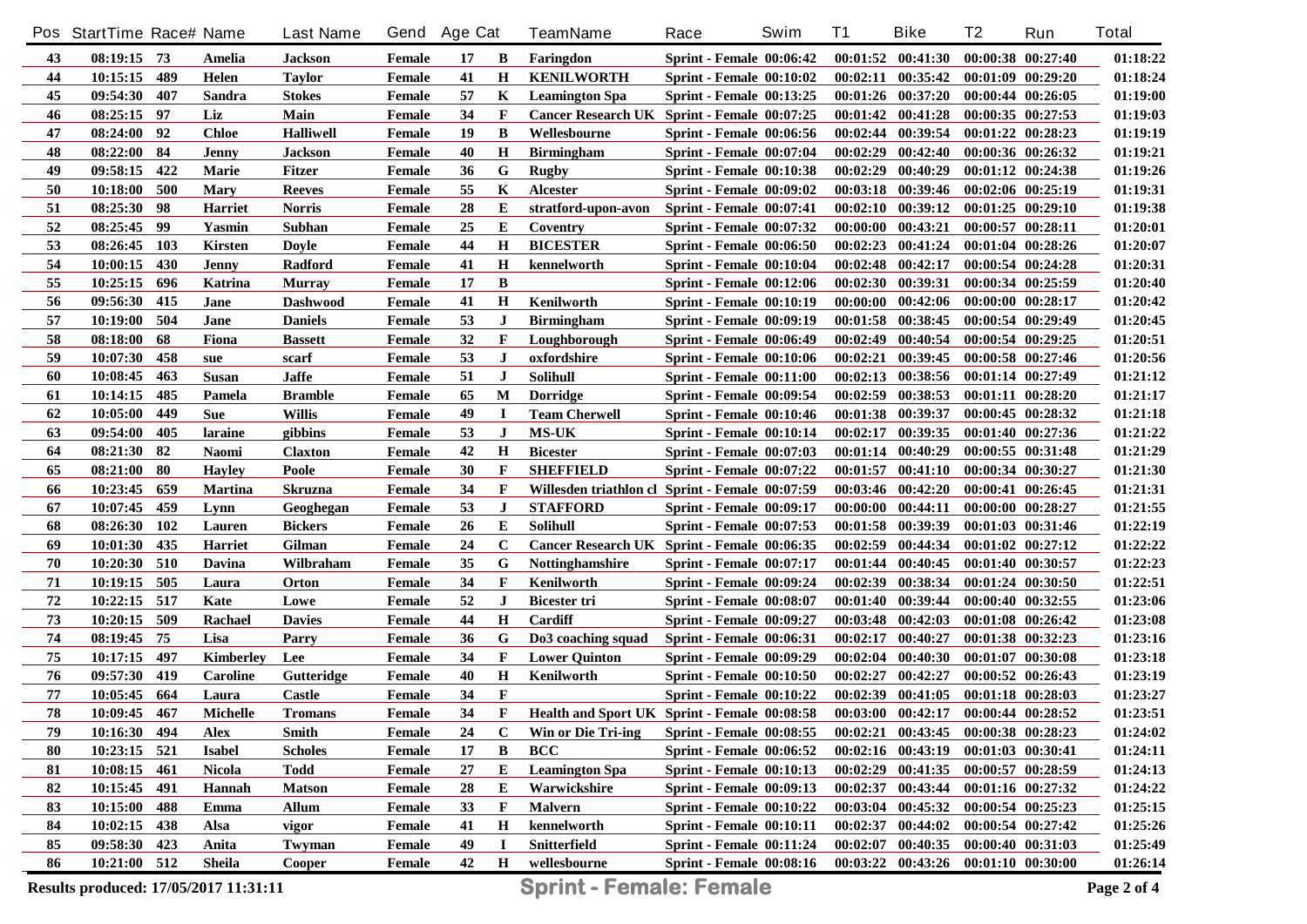|            | Pos StartTime Race# Name              |     |                | <b>Last Name</b>  | Gend   | <b>Age Cat</b> |             | <b>TeamName</b>                                | Race                            | Swim | <b>T1</b> | <b>Bike</b>                         | T <sub>2</sub>        | Run               | <b>Total</b> |
|------------|---------------------------------------|-----|----------------|-------------------|--------|----------------|-------------|------------------------------------------------|---------------------------------|------|-----------|-------------------------------------|-----------------------|-------------------|--------------|
| 87         | $10:13:15$ 481                        |     | Ann            | Pollard           | Female | 55             | K           | <b>Burton on Trent</b>                         | <b>Sprint - Female 00:09:10</b> |      |           | $00:02:13$ $00:40:30$               | 00:01:00 00:33:45     |                   | 01:26:38     |
| 88         | 10:25:30                              | 404 | <b>Claire</b>  | <b>Baines</b>     | Female | 52             | $\bf J$     | <b>Preston on Stour</b>                        | <b>Sprint - Female 00:10:02</b> |      |           | $00:02:46$ $00:42:11$               | 00:01:08 00:30:44     |                   | 01:26:51     |
| 89         | 10:02:00                              | 437 | Kathryn        | <b>Endersby</b>   | Female | 45             | $\mathbf I$ | Cancer Research UK Sprint - Female 00:10:35    |                                 |      |           | $00:02:50$ $00:42:24$               | 00:00:33 00:30:37     |                   | 01:26:59     |
| 90         | 09:53:00                              | 401 | Sara           | Askew             | Female | 52             | $\bf J$     | Oxfordshire                                    | <b>Sprint - Female 00:09:02</b> |      |           | $00:03:06$ $00:41:50$               | $00:02:00$ $00:31:13$ |                   | 01:27:11     |
| 91         | 10:06:45                              | 455 | <b>Emily</b>   | <b>Willis</b>     | Female | 22             | $\mathbf C$ | <b>Banbury</b>                                 | <b>Sprint - Female 00:10:03</b> |      |           | $00:01:49$ $00:43:29$               | 00:00:34 00:31:22     |                   | 01:27:17     |
| 92         | 10:04:30                              | 447 | <b>HELEN</b>   | <b>BIRD</b>       | Female | 51             | J           |                                                | <b>Sprint - Female 00:09:38</b> |      |           | $00:04:28$ $00:40:12$               | $00:02:57$ $00:30:12$ |                   | 01:27:27     |
| 93         | 10:05:15                              | 450 | Katriona       | <b>Collins</b>    | Female | 57             | K           | <b>Charlecote</b>                              | Sprint - Female 00:10:26        |      |           | $00:04:17$ $00:39:56$               | $00:02:07$ $00:30:41$ |                   | 01:27:27     |
| 94         | 08:24:45                              | 95  | Laura          | <b>Francis</b>    | Female | 34             | F           | <b>Leamington Spa</b>                          | <b>Sprint - Female 00:08:01</b> |      |           | $00:02:34$ $00:43:24$               | 00:00:39 00:33:03     |                   | 01:27:41     |
| 95         | 08:26:15                              | 101 | <b>Melanie</b> | Waddingham        | Female | 29             | E           | <b>WARWICK</b>                                 | <b>Sprint - Female 00:07:07</b> |      |           | $00:04:01$ $00:49:20$               | $00:01:01$ $00:26:19$ |                   | 01:27:48     |
| 96         | 10:07:15                              | 457 | Lucy           | <b>Beeley</b>     | Female | 38             | G           | Cystic Fibrosis Trust Sprint - Female 00:09:35 |                                 |      |           | $00:03:47$ $00:42:08$               | $00:01:10$ $00:31:14$ |                   | 01:27:54     |
| 97         | 10:04:15                              | 446 | Paula          | Paton             | Female | 48             | $\bf I$     | <b>Birmingham</b>                              | <b>Sprint - Female 00:10:37</b> |      |           | $00:03:09$ $00:41:54$               | 00:00:40 00:32:04     |                   | 01:28:24     |
| 98         | 10:24:15                              | 661 | Emma           | <b>Thompson</b>   | Female | 27             | E           |                                                | <b>Sprint - Female 00:07:22</b> |      |           | $00:09:49$ $00:57:22$               | 00:00:30 00:32:59     |                   | 01:28:24     |
| 99         | 10:12:45                              | 479 | Jean           | Hill              | Female | 59             | K           | Stratford upon Avon Sprint - Female 00:09:37   |                                 |      |           | $00:02:25$ $00:44:45$               | 00:01:20 00:30:35     |                   | 01:28:42     |
| <b>100</b> | 08:20:30                              | 78  | <b>Heather</b> | <b>Clatworthy</b> | Female | 35             | G           | <b>WARWICK</b>                                 | <b>Sprint - Female 00:07:55</b> |      |           | $00:02:26$ $00:41:54$               | $00:01:16$ $00:35:14$ |                   | 01:28:45     |
| <b>101</b> | 09:54:45                              | 408 | Sarah          | <b>Adams</b>      | Female | 37             | G           | Cancer Research UK Sprint - Female 00:10:59    |                                 |      |           | $00:01:59$ $00:41:38$               | $00:01:19$ $00:32:56$ |                   | 01:28:51     |
| 102        | 10:18:45                              | 503 | Emma           | <b>Hardy</b>      | Female | 49             | $\bf I$     | <b>Leamington Spa</b>                          | <b>Sprint - Female 00:07:55</b> |      |           | $00:02:10$ $00:44:41$               | $00:00:53$ $00:33:12$ |                   | 01:28:51     |
| 103        | 10:10:45                              | 471 | Michelle       | Harris            | Female | 38             | G           | Kenilworth                                     | <b>Sprint - Female 00:09:25</b> |      |           | $00:02:24$ $00:45:07$               | 00:00:41 00:31:16     |                   | 01:28:53     |
| 104        | 10:16:00                              | 492 | <b>Hannah</b>  | Thatcher          | Female | 29             | E           | <b>Ettington</b>                               | <b>Sprint - Female 00:09:02</b> |      |           | $00:02:35$ $00:44:39$               | 00:01:30 00:31:14     |                   | 01:29:00     |
| 105        | 09:51:30                              | 473 | Carryn         | Palmer            | Female | 35             | G           | <b>Harlow</b>                                  | <b>Sprint - Female 00:05:19</b> |      |           | 00:05:50 00:45:09                   |                       | 00:01:42 00:31:02 | 01:29:02     |
| 106        | 10:01:45                              | 436 | Pauline        | Christmas         | Female | 59             | K           | Kidderminster                                  | <b>Sprint - Female 00:12:06</b> |      |           | $00:04:16$ $00:45:10$               | $00:00:42$ $00:26:55$ |                   | 01:29:09     |
| 107        | 08:19:00                              | 72  | Zoe            | <b>Neal</b>       | Female | 47             | I           | milton keynes                                  | Sprint - Female 00:10:11        |      |           | 00:05:34 00:52:06                   | $00:04:08$ $00:17:30$ |                   | 01:29:29     |
| 108        | 09:55:45                              | 412 | <b>Beth</b>    | <b>Mayhew</b>     | Female | 50             | J           | Maidford                                       | <b>Sprint - Female 00:13:11</b> |      |           | $01:27:50$ $02:10:25$               | 00:01:27 00:32:25     |                   | 01:29:38     |
| 109        | 10:22:45                              | 519 | Sarah          | <b>Walley</b>     | Female | 22             | $\bf C$     | <b>RAF Triathlon</b>                           | <b>Sprint - Female 00:07:31</b> |      |           | 00:01:48 00:38:51                   | 00:01:11 00:40:28     |                   | 01:29:49     |
| <b>110</b> | 10:15:30                              | 490 | Paula          | <b>Humphries</b>  | Female | 39             | G           | Coventry                                       | <b>Sprint - Female 00:09:59</b> |      |           | 00:02:42 00:46:19                   | 00:00:47 00:30:14     |                   | 01:30:01     |
| <b>111</b> | 09:58:45                              | 424 | Rachel         | <b>Davies</b>     | Female | 43             | $\bf H$     | <b>Breathing Matters</b>                       | <b>Sprint - Female 00:11:37</b> |      |           | 00:03:14 00:45:01                   | $00:01:01$ $00:29:16$ |                   | 01:30:09     |
| 112        | 08:17:45                              | 67  | Jennifer       | Evans             | Female | 52             | J           | <b>Milton Keynes</b>                           | <b>Sprint - Female 00:10:29</b> |      |           | 00:03:08 00:56:02                   |                       | 00:03:22 00:17:15 | 01:30:16     |
| 113        | 10:02:45                              | 440 | Janice         | <b>Straker</b>    | Female | 51             | J           | Grayshott                                      | <b>Sprint - Female 00:10:59</b> |      |           | 00:03:06 00:42:11                   | $00:02:16$ $00:32:01$ |                   | 01:30:33     |
| 114        | 10:11:45                              | 475 | <b>Ellie</b>   | Finn              | Female | 16             | A           | <b>Stanton Wick</b>                            | <b>Sprint - Female 00:08:40</b> |      |           | $00:02:43$ $00:48:42$               | 00:00:42 00:29:54     |                   | 01:30:41     |
| 115        | 10:01:15                              | 434 | <b>Debbie</b>  | Foster            | Female | 43             | $\bf H$     | <b>BCC</b>                                     | <b>Sprint - Female 00:10:59</b> |      |           | $00:02:36$ $00:42:52$               |                       | 00:01:06 00:33:14 | 01:30:47     |
| 116        | 09:56:45                              | 416 | <b>Nicola</b>  | <b>Simpson</b>    | Female | 42             | $\bf H$     | Witney                                         | <b>Sprint - Female 00:12:05</b> |      |           | $00:04:38$ $00:43:49$               | $00:02:30$ $00:27:49$ |                   | 01:30:51     |
| 117        | 10:06:00                              | 453 | <b>Kerry</b>   | <b>Nicholson</b>  | Female | 45             | I           | <b>Derbyshire</b>                              | <b>Sprint - Female 00:11:05</b> |      |           | $00:02:48$ $00:42:36$               | 00:00:51 00:33:36     |                   | 01:30:56     |
| 118        | 09:59:45                              | 428 | Helen          | <b>Bull</b>       | Female | 45             | I           | <b>Exmouth</b>                                 | <b>Sprint - Female 00:10:11</b> |      | 00:02:37  | 00:42:37                            |                       | 00:00:51 00:34:43 | 01:30:59     |
| 119        | 09:57:15                              | 418 | <b>Natalie</b> | <b>Herbert</b>    | Female | 44             | $\bf H$     | <b>Banbury</b>                                 | <b>Sprint - Female 00:11:01</b> |      | 00:04:37  | 00:44:39                            | 00:01:38 00:29:05     |                   | 01:31:00     |
| 120        | 10:10:00                              | 468 | Jayne          | Powell            | Female | 53             | $\bf J$     | Health and Sport UK Sprint - Female 00:09:07   |                                 |      |           | 00:03:04 00:43:39                   |                       | 00:00:55 00:34:26 | 01:31:11     |
| 121        | 10:16:15                              | 493 | Pennyann       | <b>Scholes</b>    | Female | 45             | $\bf{I}$    | <b>BCC</b>                                     | <b>Sprint - Female 00:11:35</b> |      |           | $00:04:32$ $00:44:44$               | 00:00:00 00:30:22     |                   | 01:31:13     |
| 122        | 10:19:45                              | 507 | Angela         | Wagner            | Female | 39             | G           | Cancer Research UK Sprint - Female 00:08:36    |                                 |      |           | $00:03:28$ $00:45:05$               | 00:00:40 00:33:30     |                   | 01:31:19     |
| 123        | 10:14:30 486                          |     | <b>Maggie</b>  | Smith             | Female | 41             | H           | <b>West Quantochead</b>                        | <b>Sprint - Female 00:08:41</b> |      |           | 00:02:59 00:49:39 00:01:20 00:28:49 |                       |                   | 01:31:28     |
| 124        | 10:00:45                              | 432 | Amanda         | <b>Husband</b>    | Female | 46             |             | <b>Droitwich Spa</b>                           | <b>Sprint - Female 00:11:16</b> |      |           | $00:02:25$ $00:47:15$               | 00:00:54 00:30:21     |                   | 01:32:11     |
| 125        | 09:54:15                              | 406 | Dawn           | <b>Harvey</b>     | Female | 48             |             | Ashby de la zouch                              | <b>Sprint - Female 00:13:20</b> |      |           | $00:02:23$ $00:45:33$               | 00:00:42 00:30:22     |                   | 01:32:20     |
| 126        | 10:03:00                              | 441 | Sarah          | <b>Davis</b>      | Female | 50             | J           | stourbridge                                    | <b>Sprint - Female 00:09:29</b> |      |           | $00:03:47$ $00:44:18$               | 00:01:13 00:33:36     |                   | 01:32:23     |
| 127        | 10:27:15                              | 526 | Julie          | <b>Reed</b>       | Female | 38             | G           | <b>LONDON</b>                                  | <b>Sprint - Female 00:10:39</b> |      |           | $00:02:48$ $00:44:23$               | 00:01:23 00:33:19     |                   | 01:32:32     |
| 128        | 10:17:00                              | 496 | Judy           | Dunn              | Female | 47             |             | Coventry                                       | <b>Sprint - Female 00:09:27</b> |      |           | 00:03:59 00:40:33                   | 00:02:10 00:36:57     |                   | 01:33:06     |
| 129        | 10:09:00                              | 464 | Janet          | Lloyd-Bunt        | Female | 48             |             | Coventry                                       | <b>Sprint - Female 00:11:34</b> |      |           | $00:02:40$ $00:47:53$               | 00:00:00 00:31:21     |                   | 01:33:28     |
| <b>130</b> | 10:17:30 498                          |     | Lucy           | <b>Hadley</b>     | Female | 39             | G           | Cancer Research UK Sprint - Female 00:09:21    |                                 |      |           | 00:02:47 00:47:15 00:00:37 00:33:36 |                       |                   | 01:33:36     |
|            | Results produced: 17/05/2017 11:31:11 |     |                |                   |        |                |             | <b>Sprint - Female: Female</b>                 |                                 |      |           |                                     |                       |                   | Page 3 of 4  |